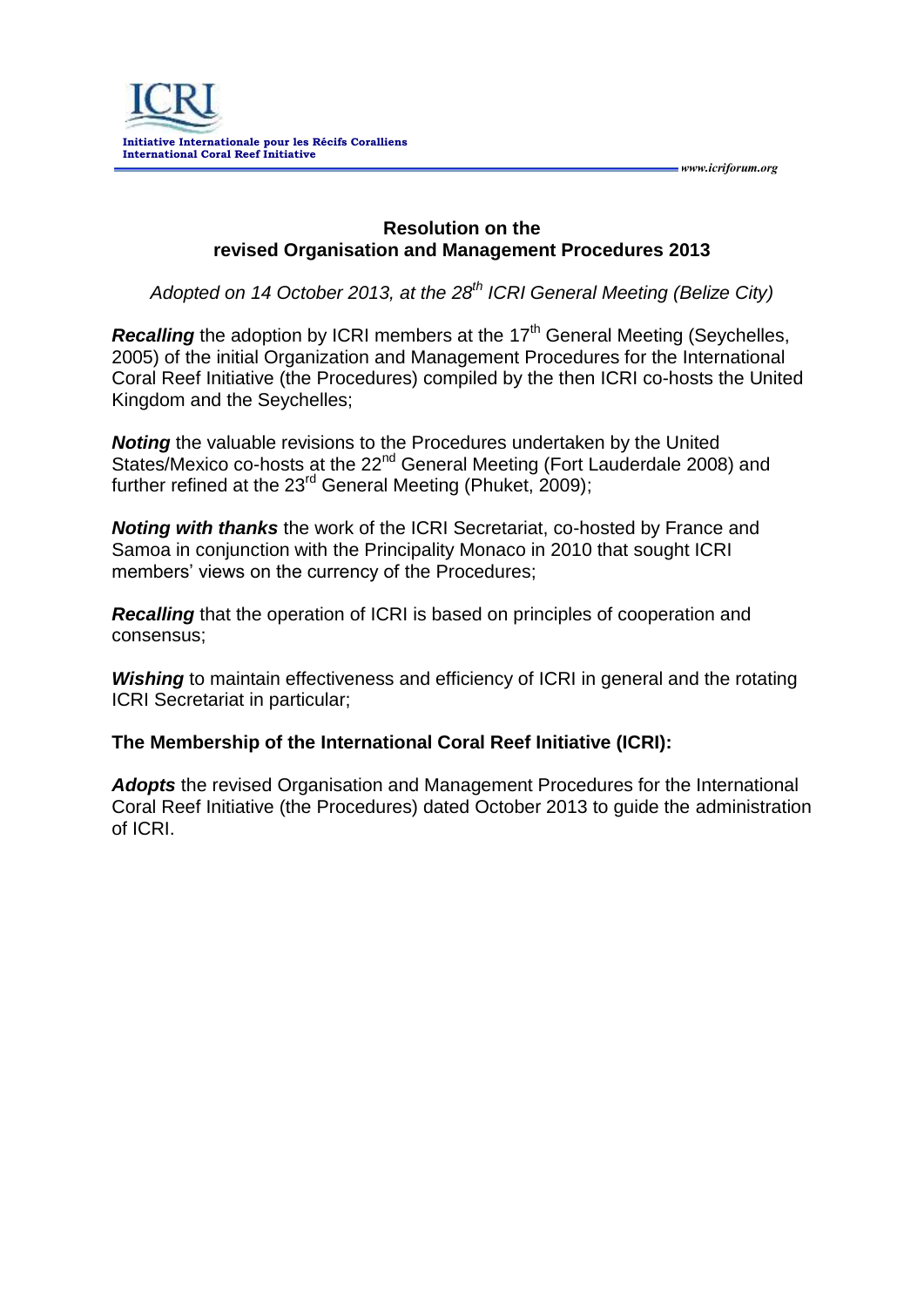# **Organisation and Management Procedures for the International Coral Reef Initiative (ICRI)**

#### *Revised 14 October 2013 Belize City, 28th General Meeting*

*Reaffirming* the need to address the increasing problems caused by human impacts on coral reefs and related ecosystems as the health of coral reefs continues to decline;

*Recognising* that continued co-operation among governments, international institutions, non-governmental organisations, communities and private industry is crucial to the success of efforts to save coral reef ecosystems;

*With appreciation* for the dedicated work of so many individuals and institutions towards the goals of ICRI; and,

*Determined* to see the successful implementation of the *Continuing Call to Action*  and its associated *Framework of Action*,

The members of ICRI resolve to organise the Initiative in accordance with the following Procedures.

## **Section 1. Membership**

## **Eligibility**

1.1The following are eligible to be a member of the Initiative:

- (i) Any member state of the United Nations or grouping of such members
- (ii) Any government agency of a country with responsibility for, or an interest in, protecting coral reef [and associated] ecosystems
- (iii) Any specialised agency or program of the United Nations;
- (iv)Any specialised public agency or program dealing with coral reefs
- (v) Any international, intergovernmental, or non-governmental organisation with significant national, regional, or global coral reef programs or interests.
- (vi)Any private industry, company, venture or foundation with a direct and abiding interest in the well-being of coral reefs and associated ecosystems.

1.2 The ICRI membership will continue to implement the *Framework for Action* by continuing activities in support of coral action at the local, national, regional, and international levels as appropriate.

#### **Becoming a member**

1.3 Aspiring ICRI members should send a request in writing (in a form of a letter) to the ICRI Secretariat, detailing the rationale for their membership application and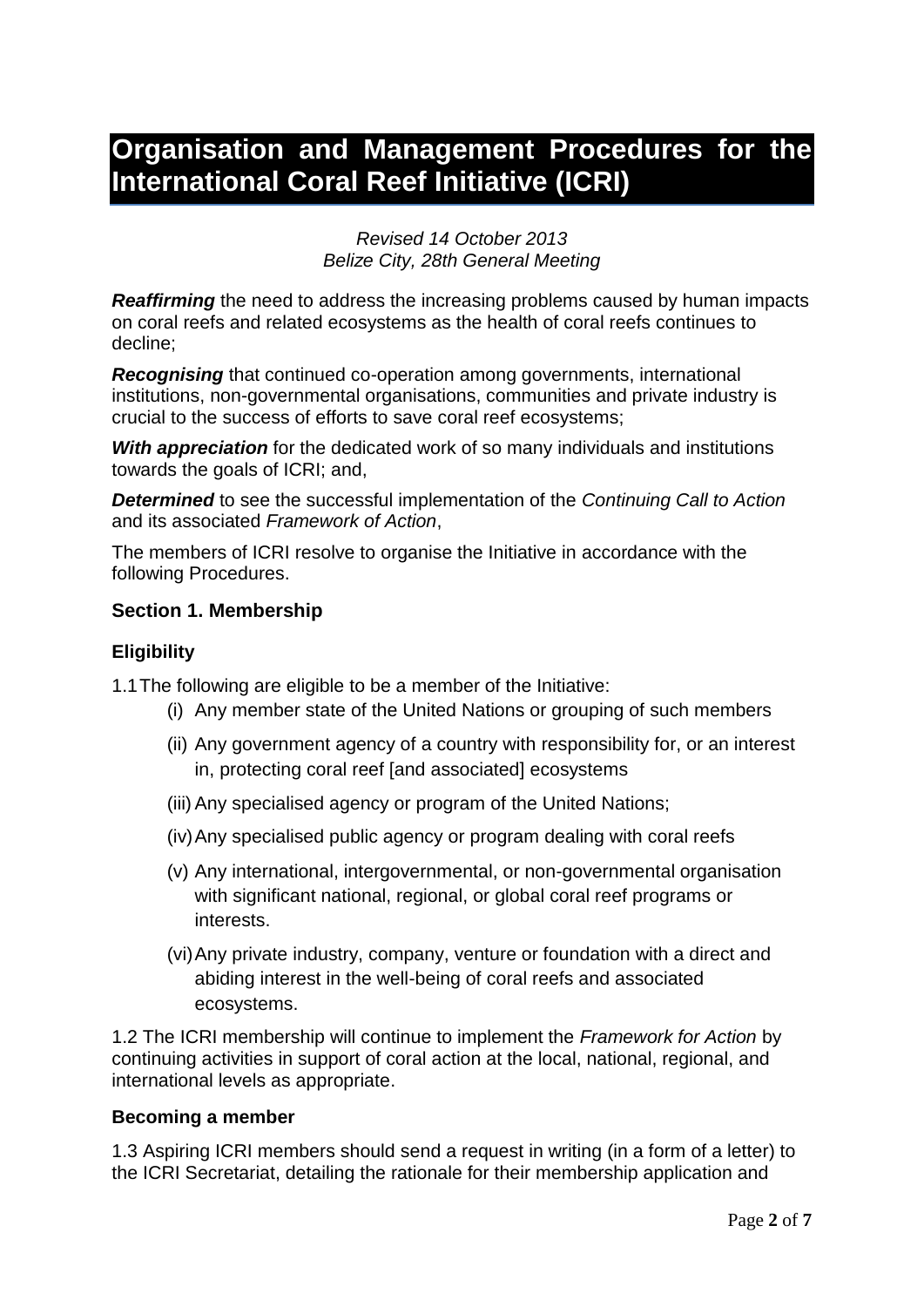providing a statement of their support for the *Continuing Call to Action* and the *Framework for Action.*

1.4. The membership request letter should be signed by the organisation's highest administration position. In the case of a government agency or department, the letter should be signed by the line Minister or the most senior official of that agency or department.

1.5 The ICRI Secretariat will acknowledge receipt of the membership request and convey it to ICRI members at the next General Meeting. Applicants are strongly encouraged to attend the General Meeting to support their membership request. 1.6 ICRI Members present at General Meetings will take a decision on whether or not to accept each membership application.

# **Members' roles**

1.7 Members should endeavour to attend at least one General Meeting for every term of a Host Secretariat.

1.8 Members should confirm or update their membership details, including focal points' names and contact details when these details change and at the beginning of each hosting period.

1.9 Members should provide up-to-date written reports of ongoing activities (known as 'Member's Reports') in support of the Initiative and provide it to the Secretariat before each General Meeting.

# **Membership suspension, revocation and reinstatement**

1.10 Where a member has not attended a General Meeting nor provided a Member's Report for three terms of a Host Secretariat, the Secretariat will send a letter advising the member that its ICRI membership is suspended and, unless otherwise requested by the member prior to the next General Meeting, that membership will automatically be revoked.

1.11 Any Member whose activities are disruptive may see their membership revoked by way of a resolution of the members attending a General Meeting.

1.12 Where a former Member whose membership has been revoked wishes to have its membership status reinstated, a written request should be provided to the ICRI Secretariat, stating the reasons for the request. The Secretariat will review requests on a case by case basis.

# **Section 2. General Meetings**

2.1 General Meetings will be held at least annually.

2.2 In extraordinary circumstances, additional General Meetings may be convened, as the membership deems necessary. Any Member may request an additional meeting by written request to the Host Secretariat. The Host Secretariat will circulate the request and decide whether to hold the meeting, based on responses received from members within 14 days and subject to funding.

2.3 At the request of a Member, guests may be invited by the Host Secretariat to attend sessions of a General Meeting as observers. Observers may request permission from the session's Chair to do a presentation. Observer participation during meetings will be at the discretion of the plenary Chair but may not supersede the participation of members.

2.4 The decision to provide financial support to ICRI members, networks or appropriate delegates to attend General Meetings is left to the entire discretion of the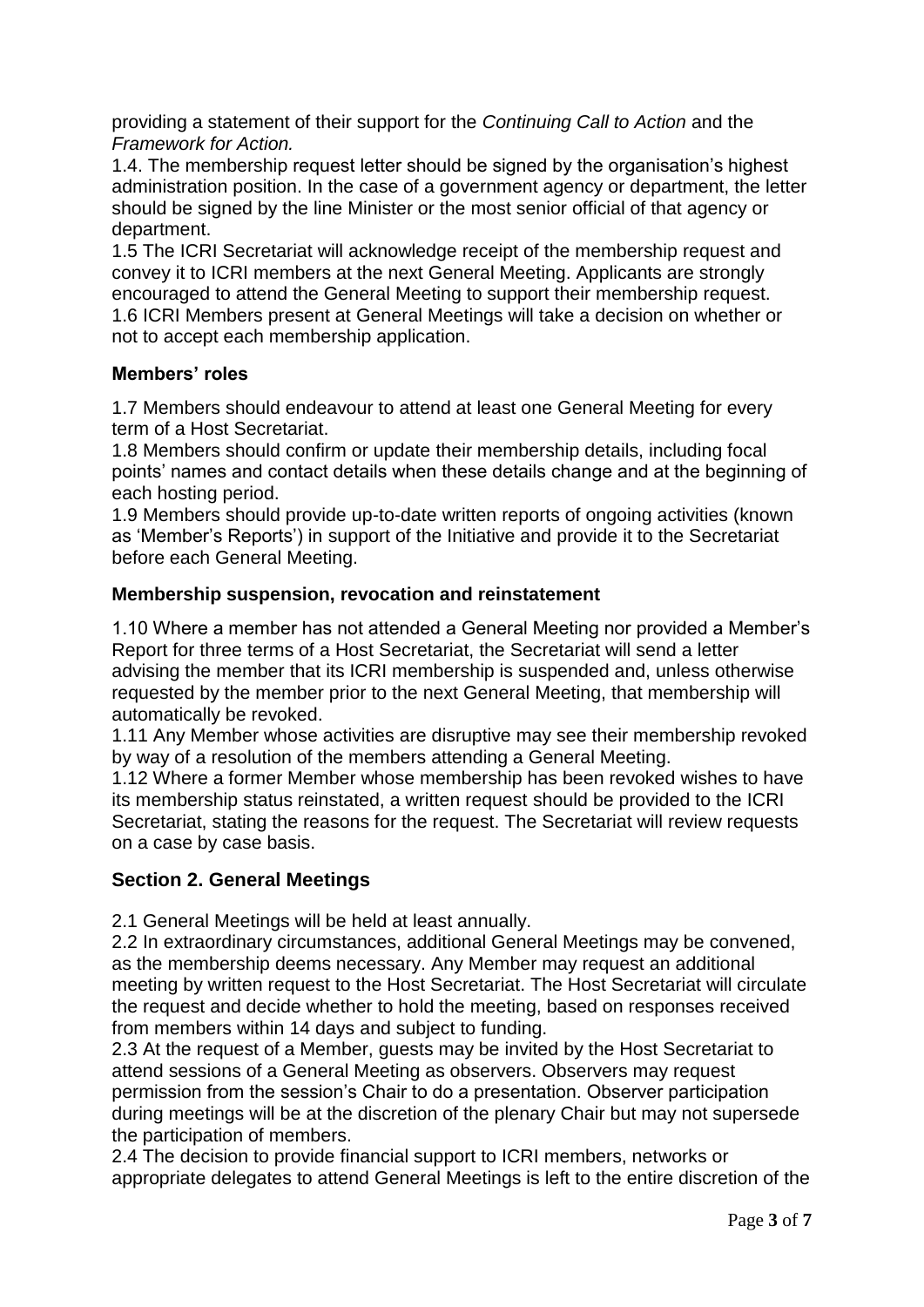Host Secretariat. Those requiring such support should submit a formal request to the Host Secretariat.

2.5 A decision by the Host Secretariat not to support a Member who formally requested such support cannot be contested.

# **Section 3. Host Secretariat**

3.1 Only states or a joint partnership by two states may serve as the Host Secretariat of the Initiative. The hosting term is between two and three years, with the exact length of the hosting period and date of transition to be determined through consultation between the current and incoming hosts.

# **Responsibilities of the Host Secretariat**

3.2 The responsibilities of the Host Secretariat, in addition to those specified in other Sections of these procedures, include:

- (i) Developing a draft Plan of Action for implementation during its hosting term
- (ii) Carrying out the financial stewardship of the ICRI Secretariat
- (iii) Managing membership, including seeking updates on Members' details at the beginning of the hosting term, maintaining a database on members and nominated focal points, processing membership requests, and sending letters of suspension as per Section 1.9 of these procedures
- (iv) Convening and organising General Meetings, including:
	- Preparing the agenda
	- Notifying all members of meeting arrangements using ICRI's outreach mechanisms
	- Circulating draft motions to members for comment (see section 6.3 of these procedures)
	- Providing templates for, receiving and circulating Members' Reports
	- Chairing Plenary Sessions of General Meetings
	- Reporting on the progress of resolutions and advisories where appropriate
	- Preparing and circulating Minutes
	- Following through actions arising.
- (v) Receiving and answering correspondence on behalf of the Initiative
- (vi) Maintaining and updating web-based media, including the ICRIforum website as well as ICRI social media
- (vii) Promoting ICRI and its work, including by providing comment on relevant international texts and at international fora and conferences where side events may be organised subject to budgetary circumstances
- (viii) Identifying and liaising with successor state(s) to take on Host Secretariat responsibilities.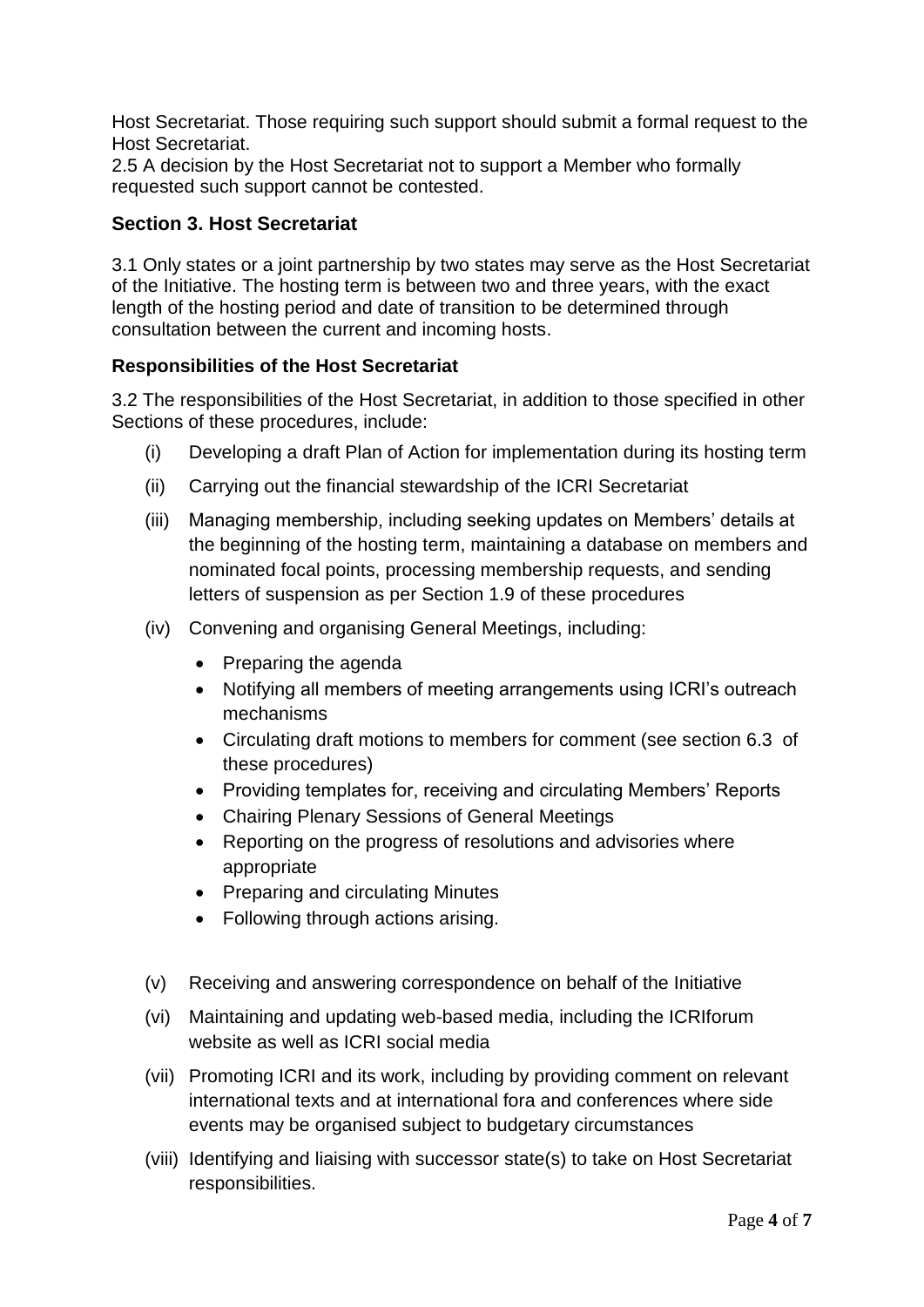3.3 The Host Secretariat may delegate some or all of its functions to a Designated Administrative Representative (DAR).

# **Section 4. ICRI Operational Networks and Ad Hoc Committees**

4.1 ICRI may operate on-ground through Operational Networks and/or *Ad Hoc* Committees.

# **Operational Networks**

4.2. Operational Networks are established, suspended and dissolved by way of a resolution of ICRI members.

4.3. Terms of References for Operational Networks, their structure and governance mechanisms, as well as amendments to these are approved by way of resolution of ICRI members at an ICRI General Meeting.

4.4. Networks will retain control of their operational program and regular functioning. The ICRI Secretariat will provide general guidance and advice where appropriate, and will relay relevant information via ICRI media.

# **Ad Hoc Committees**

4.5 The Host Secretariat or ICRI members may, as necessary, appoint *Ad Hoc* Committees to carry out work on specific topics or advise on specific issues. 4.6 Membership to such Committees is open to all ICRI members. In addition, observers may be invited to participate in Committee activities.

4.7 Each Committee elects a Chair from the members represented in the Committee. *Ad Hoc* Committees should prepare Terms of Reference in conjunction with the Host Secretariat. These Terms of Reference should clearly show, *inter alia*, the desired outcomes, objectives and proposed timeframe for the Committee's activities. The Terms of Reference of the *Ad Hoc* Committees will be approved by the ICRI membership.

4.8 Committees should meet in conjunction with the General Meetings and, if practical, in conjunction with other international meetings. Intersessional activities will be primarily by electronic correspondence. The Committee Chair is responsible for drafting and clearing reports and correspondence. Meeting outcomes should be provided to the ICRI Secretariat for information.

# **Reporting**

4.9 Activities undertaken by ICRI Networks and *Ad Hoc* Committees should be reported on at General Meetings by way of one or more of the following means:

- Member's Report
- Meeting paper or report
- Presentation
- Motion.

# **Section 5. Regional activities, meetings and workshops**

5.1 ICRI encourages its members to develop regional activities, including workshops, to prepare region-specific agendas for coral reefs.

5.2. Where practicable/relevant, regional activities should involve UNEP Regional Seas regions with substantial coral reefs, i.e.: [Wider Caribbean,](http://www.unep.org/regionalseas/programmes/unpro/caribbean/default.asp) [East Asian Seas,](http://www.unep.org/regionalseas/programmes/unpro/eastasian/default.asp)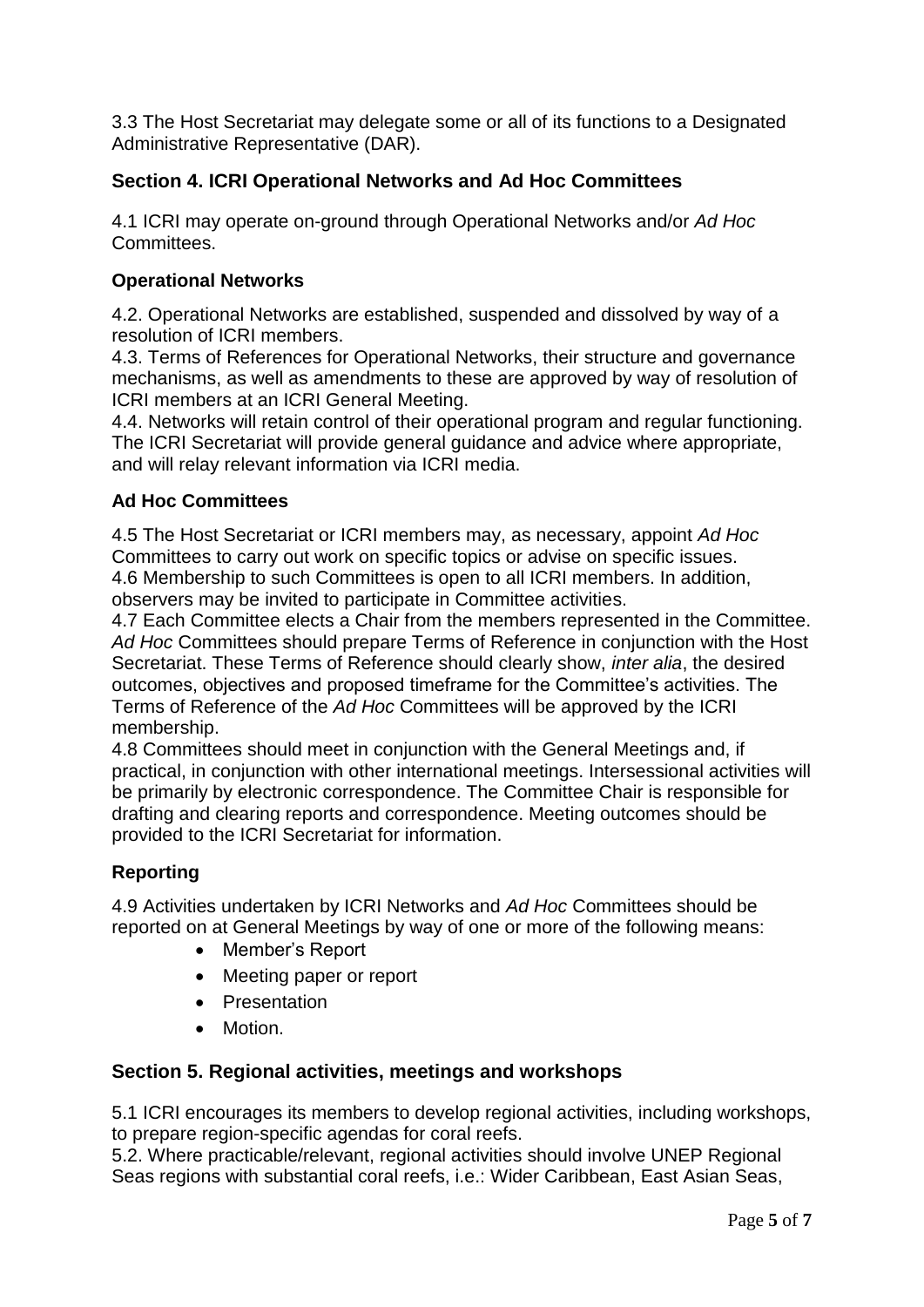Eastern Africa, West and Central Africa, [South Asian Seas,](http://www.unep.org/regionalseas/programmes/nonunep/southasian/default.asp) [ROPME Sea Area,](http://www.unep.org/regionalseas/programmes/nonunep/ropme/default.asp) [Red](http://www.unep.org/regionalseas/programmes/nonunep/redsea/default.asp)  [Sea and Gulf of Aden,](http://www.unep.org/regionalseas/programmes/nonunep/redsea/default.asp) and [Pacific.](http://www.unep.org/regionalseas/programmes/nonunep/pacific/default.asp)

# **Section 6. ICRI Official Documents**

# **Categories of documents:**

- 6.1 official ICRI documents include:
	- (i) Key Documents
	- (ii) Recommendations (formerly Decisions/Statements)
	- (iii) Host Secretariat Advisories
	- (iv) Resolutions
	- (v) Members' Reports
	- (vi) General Meeting Minutes
	- (vii) ICRI publications, reports and posters

--------------------------------------------------------------------------------------------------------------------------------------------------------

- (i) *Key documents*: these are the foundational documents of ICRI and include:
	- ICRI's Continuing Call to Action
	- ICRI's Framework for Action
	- These Organisation and Management Procedures.

These documents may be reviewed and updated from time to time and approved by the ICRI membership at General Meetings.

- (ii) *Recommendations*: ICRI may adopt Recommendations, in order to call attention to issues of serious, widespread concern. Note: these had formerly been called 'Decisions' and 'Statements'.
- (iii) *Host Secretariat Advisory*: the Host Secretariat may issue an Advisory to call attention to a significant action it believes needs to be taken to enhance the work of the Initiative. Advisories may be issued out of General Meeting sessions. Proposals may be submitted by members to the Host Secretariat which will circulate it for a 14-day comment period. The Secretariat should incorporate any comment before circulating the Advisory to all members and making it publicly available on ICRI media.
- (iv) *Resolutions*: ICRI may adopt Resolutions directed to ICRI itself: to guide the Host Secretariat, the conduct of General Meetings and/or the activities of ICRI Networks and Committees. Resolutions relating to ICRI Networks or Committees should be drafted in consultation with the coordination team of these networks/committees.
- (v) *Members' Reports*: members should submit these reports as per 1.8 of these procedures.